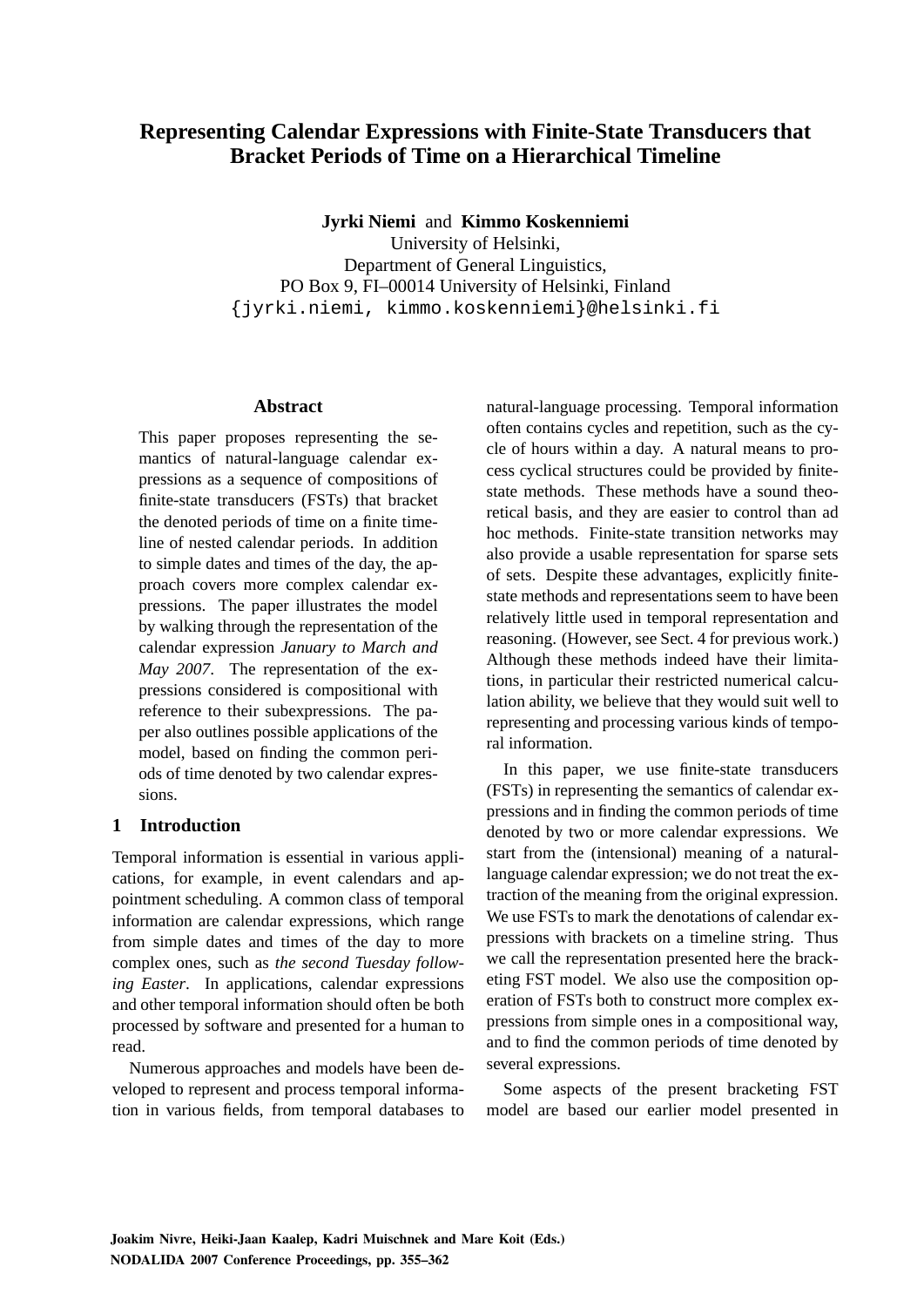Niemi et al. (2006). That temporal model and representation of calendar expressions was based on a string of hierarchical calendar periods, expanded to finer ones by FSTs as needed. Although the approach seemed to promise to make reasoning tractable, it was non-compositional and rather procedural. In that respect, we regard the present model as a marked improvement.

The rest of the paper is organized as follows. Section 2 presents the basic principles of the bracketing FST model and illustrates them with examples. Section 3 describes some possibilities of simple temporal reasoning using the model in such applications as event calendars and appointment scheduling. Section 4 presents some related work in temporal representation and reasoning research. Section 5 concludes the paper with discussion and some directions for further research.

# **2 Calendar Expressions in Bracketing FST Model**

In this section, we present the basic principles of the bracketing FST model. We illustrate the principles primarily with the representation of a fairly simple calendar expression, *January to March and May 2007*. The expression contains four basic calendar expressions corresponding to specific calendar periods of the Gregorian calendar, combined with an interval, a list and a refinement. Before the example, we briefly discuss the levels of representation of calendar expressions.

# **2.1 Calendar Expressions and their Levels of Representation**

A calendar expression generally denotes a period of time that does not depend on the time of use of the expression, such as *25 May 2007*. However, the denotation may be vague or underspecified without context, as in *September* or *in the morning*. The denotation may also be ambiguous; for example, *a week* may denote either a calendar period or a duration. In this paper, we model the disambiguated meanings of natural-language calendar expressions, while trying to retain underspecification wherever possible.

A calendar expression can denote disconnected periods (non-convex intervals) of time, as well as connected ones. For example, *two Sundays* denotes a period consisting of two Sundays without the intervening days.

Calendar expressions can be represented at several different levels. We distinguish between the following levels of representation: (1) a naturallanguage calendar expression: *January to March 2007*; (2) a semi-formalized term representation of its semantics: intersect( interval( mon(jan), mon(mar)), year(y2007)); (3) the representation of this as a regular (relation) expression or a sequence of compositions of them; (4) the FST constructed from the regular expression; and (5) the string or set of strings specified by the FST composed with a string representing a timeline. In this paper, we present natural-language expressions, regular expressions at the level of macros and composed timeline strings. The parametrized regular relation macros can be regarded as the basic building blocks of calendar expression FSTs.

Our work does not cover the conversion of a natural-language calendar expression to the term representation. Instead, we assume the semantic term representation as a starting point. The semantic representation is then converted into a regular expression, which is further compiled into an FST.

The term representation is similar to the calendar XREs (extended regular expressions) of Niemi and Carlson (2006) in that they are structurally fairly close to natural language calendar expressions. Thus it should be relatively simple to generate a naturallanguage calendar expression from the term representation. It should also be possible to parse a natural-language calendar expression to a term representation.

# **2.2 FST Expressions and Macros**

We represent the denotation of the example expression *January to March and May 2007* as the complex term intersect( union( interval( mon(jan), mon(mar)), mon(may)), year(y2007)). This in turn translates to the following sequence of compositions of FSTs. (The parameters in refer to marker bracket indices, explained below.)

 $mon(Jan, i1) \circ mon(Mar, i2)$  $\circ$  *interval*(i1, i2, i3)  $\circ$  mon(May, i4)  $\circ$  union(i3, i4, i5)  $\circ$  year(y2007, i6)  $\circ$  intersect(i5, i6, i7)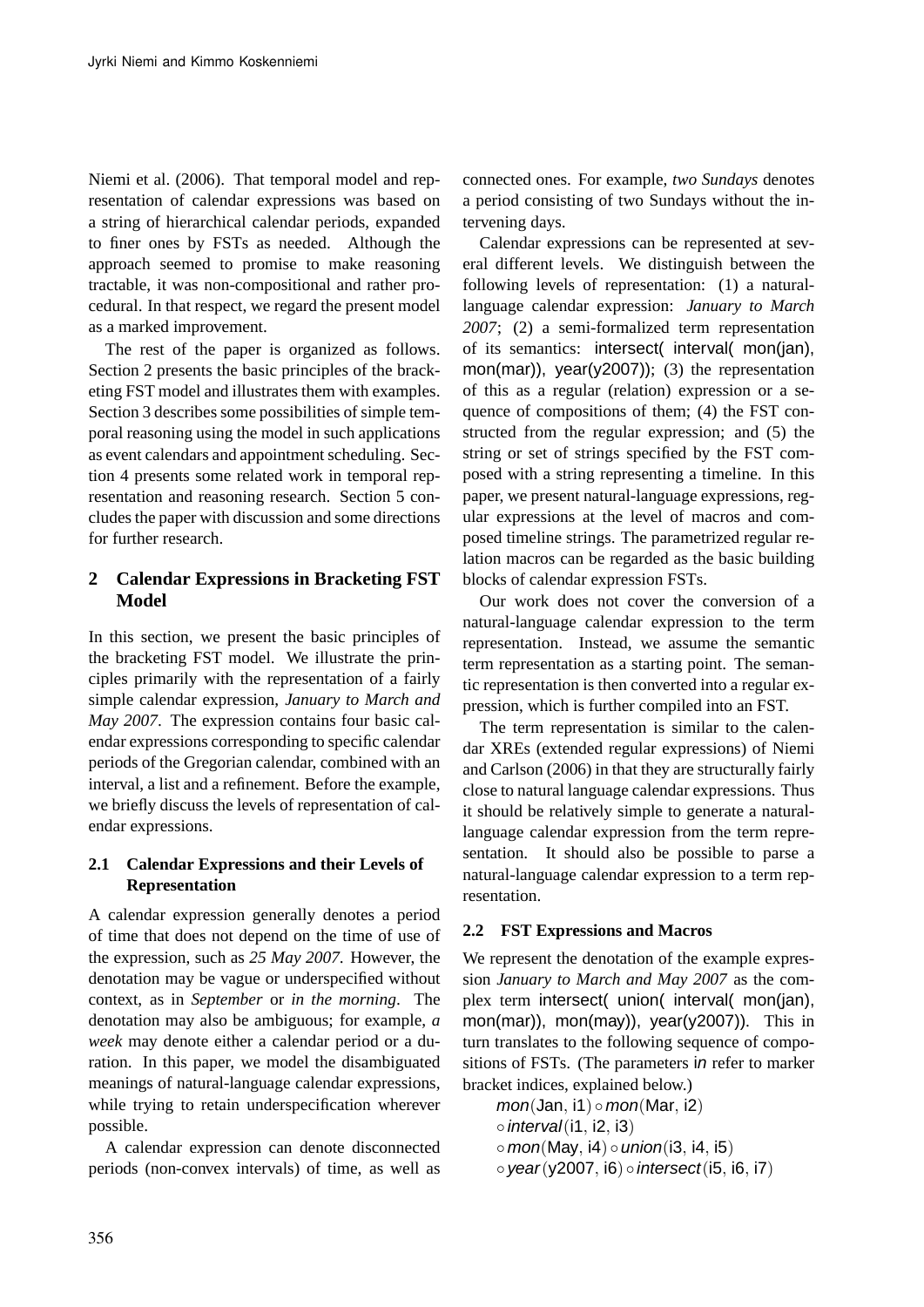Remarkably, this composition sequence corresponds directly to a postfix representation of the term expression.

The denotation of a calendar expression is represented by indexed marker brackets that delimit the denoted periods on a timeline. Marker brackets are added by FSTs corresponding to either basic calendar expressions or operations combining simpler expressions to more complex ones. Basic expression FSTs add new marker brackets to each calendar period denoted by the expression, whereas operation FSTs add brackets based on their operands that are denoted by previously added brackets. A composite expression is represented as a sequence of compositions of such FSTs.

We present FSTs at the level of simple parametrized macros, as above. For example, the FST constructed from mon(Jan, i1) marks each January with the marker brackets i1, whereas intersect(i5, i6, i7) marks with the marker brackets i7 the periods of time that are inside both marker brackets i5 and i6. More generally, each operation FST macro takes as its arguments marker bracket indices corresponding to the subexpressions of a calendar expression. $<sup>1</sup>$  The last argument of each macro</sup> indicates the marker bracket index with which the FST marks the result of the operation.

The representation of a calendar expression is compositional as each operation operates on the indicated periods marked on the timeline and marks its own denotation on the timeline.

# **2.3 The Representation of a Timeline**

To illustrate the representation of a calendar expression, we need a timeline on which to mark the denotation of the expression. We use a simplified timeline consisting solely of the year 2007 at the level of months. We begin with the following timeline without marker brackets. (We separate the symbols of a string with spaces.)

[y y2007 [m Jan m] [m Feb m] [m Mar m] [m Apr m] [m May m] [m Jun m] . . . [m Dec m] y]

Largely following Niemi et al. (2006), we represent a finite timeline as a string consisting of hierarchical (nested) markings for different calen-

dar periods. Each calendar period is delimited by granularity-specific begin and end markers: for example, [y marks the beginning of a year and m] marks the end of a month. A begin marker is followed by a symbol indicating a specific period, such as y2007 for the year 2007 and Jan for a January. A day is marked for both the day of the month and the day of the week. The period indicator may be followed by a sequence of markers for a finer granularity.

A timeline string can be constructed by a sequence of compositions of FSTs that expand the timeline a granularity at a time to finer granularities, for example, a year to contain months.<sup>2</sup> Granularities need not be strictly nested, which allows the representation of weeks. The level of detail in a timeline can vary: for example, if hours are not referred to in the expression, they are not needed in the timeline.

A calendar expression is represented on a timeline by enclosing the denoted periods of time in marker brackets which have an index corresponding to the expression:  $\{in \ldots\}$ in. The indices distinguish between the denotations of different subexpressions in a composite expression.

# **2.4 Basic Calendar Expressions**

Basic calendar expressions correspond to the basic periods of the Gregorian calendar. Basic calendar periods include both generic periods, such as hour, day, month and year, and specific ones, such as each hour, day of the week, day of the month, month and year. We also assume expressions for seasons and holidays, such as Easter and Christmas Day.

A basic calendar expression such as *January* is represented as an FST that adds marker brackets on the timeline around each period denoted by the expression.<sup>3</sup> In the present example (see Sect. 2.2), the first FST mon(Jan, i1) adds marker brackets i1 around each month identified by the symbol Jan,

<sup>&</sup>lt;sup>1</sup>Macros may also have integer arguments.

<sup>2</sup>To be able to expand the months of a year and the days of a month independently of the neighbouring periods, each year contains symbols indicating its leap-year status and the day of the week of its first day, and each month, the number of its days and the day of the week of its first day. However, for clarity, we omit this information in the examples of this paper.

<sup>3</sup>Although unqualified natural-language calendar expressions, such *January*, typically refer to the nearest past or future period relevant in the context, in this work we interpret them as underspecified, for example, referring to any January.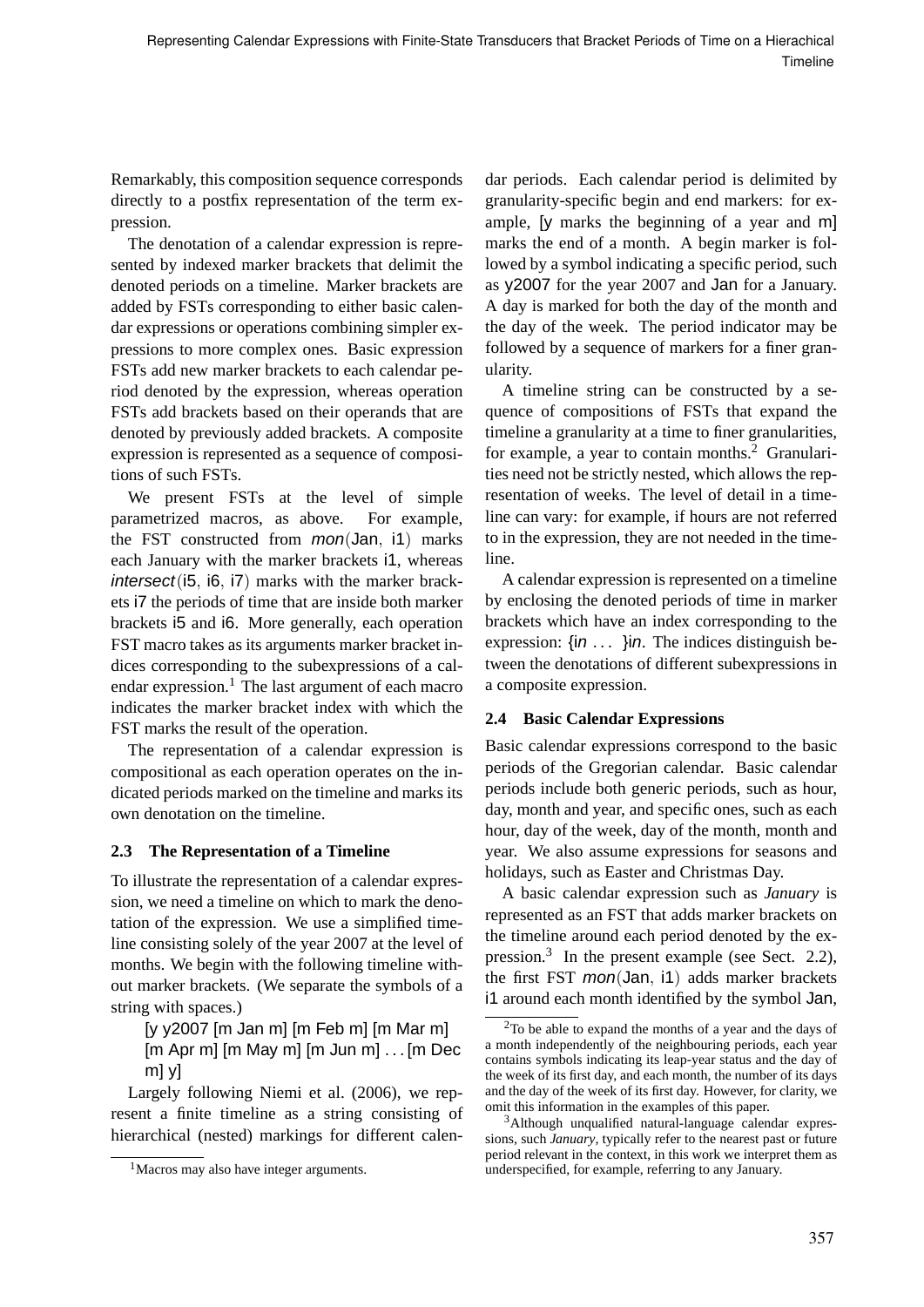that is, each January:  $\{i1 \mid m$  Jan ... m]  $\}i1$ . Similarly, mon(Mar, i2) adds i2 around each March. The timeline is now as follows. (Boldface indicates brackets added at this stage.)

[y y2007 **{i1** [m Jan m] **}i1** [m Feb m] **{i2** [m Mar m] **}i2** [m Apr m] [m May m] . . . [m Dec m] y]

Basic calendar expressions form the basis for more complex expressions. The complex example expression *January to March and May 2007* contains three basic constructs used to combine calendar expressions: an interval, a list and a refinement. We treat each of them in the following subsections.

# **2.5 Interval**

In the example, the subexpression *January to March* denotes an interval which begins from the beginning of a January and ends at the end of the closest following March. The January and March marked above are combined to the interval by the FST  $interval(i1, i2, i3)$ , which marks with  $i3$  the intervals beginning from  $\mathsf{I}$  and ending to  $\mathsf{I}$ .

[y y2007 **{i3** {i1 [m Jan m] }i1 [m Feb m] {i2 [m Mar m] }i2 **}i3** [m Apr m] [m May m] . . . [m Dec m] y]

In general, an interval FST adds a begin marker bracket for the result at the beginning of each begin period of the interval and an end marker bracket at the end of the closest following end period.

#### **2.6 List**

The next step is to combine the interval *January to March* with *May* to a list representing *January to March and May*. We treat all list expressions as disjunctive; for example, *January and May* is interpreted as "any January or May".

In the example, the FST  $mon(May, 4)$  marks May with i4, and *union*(i3, i4, i5) adds i5 around the periods marked with i3 or i4 or both:

[y y2007 **{i5** {i3 {i1 [m Jan m] }i1 [m Feb m] {i2 [m Mar m] }i2 }i3 **}i5** [m Apr m] **{i5 {i4** [m May m] **}i4 }i5** . . . [m Dec m] y]

More generally, we represent a list as the union (disjunction) of its elements. A (binary) union FST adds result marker brackets around the periods covered by at least one of the operands.

### **2.7 Refinement**

Finally, we combine the previous subexpression with the year 2007 to the final expression *January to March and May 2007*. We call this construct a refinement, following Niemi et al. (2006), as each of the subexpressions refines or restricts the denoted period of time. We implement refinement as an intersection (conjunction). In the example, the FST  $year(y2007, i6)$  marks the year 2007 with i6, and  $intersect(i5, i6, i7)$  marks the denotation of the final expression with i7:

**{i6** [y y2007 **{i7** {i5 {i3 {i1 [m Jan m] }i1 [m Feb m] {i2 [m Mar m] }i2 }i3 }i5 **}i7** [m Apr m] **{i7** {i5 {i4 [m May m] }i4 }i5 **}i7** . . . [m Dec m] y] **}i6**

An intersection FST adds result marker brackets around periods covered by both the operands.

From this final timeline, we can then remove all other marker brackets except the i7s that mark the denotation of the whole expression:

[y y2007 {i7 [m Jan m] [m Feb m] [m Mar m] }i7 [m Apr m] {i7 [m May m] }i7 . . . [m Dec m] y]

We now take a brief look inside an FST expression, followed by an outline of the representation of a few other calendar expression constructs and discussion about the interpretation of calendar expressions.

#### **2.8 The Implementation of an FST Expression**

The FST expressions used above in representing calendar expressions are rather abstract in that they use macros which correspond to parametrized regular relation expressions. For example, the following macro implements the union operation:

```
union(i, j, r) =noijrs
    . (\varepsilon:\{r\}.(\{i\cup\{j\}).(noijrs∪(({i∪{j). noijrs.(}i∪}j)))∗
      .(}i∪}j). ε:}r. noijrs)
∗
```
Here *noijrs* is an abbreviation of the expression (∼({*i*∪}*i*∪{*j*∪}*j*∪{*r*∪}*r*))<sup>∗</sup> , ε denotes the empty string, *A*:*B* the transduction from symbol *A* to *B*, *A*.*B* the concatenation of *A* and *B*, and ∼*A* the symbols of the alphabet excluding those in *A*.

In effect, the expression inserts the marker brackets  $\{r \ldots\}$ *r* around each brackets  $\{i \ldots\}$ *i* or  $\{j \ldots\}$ *j*,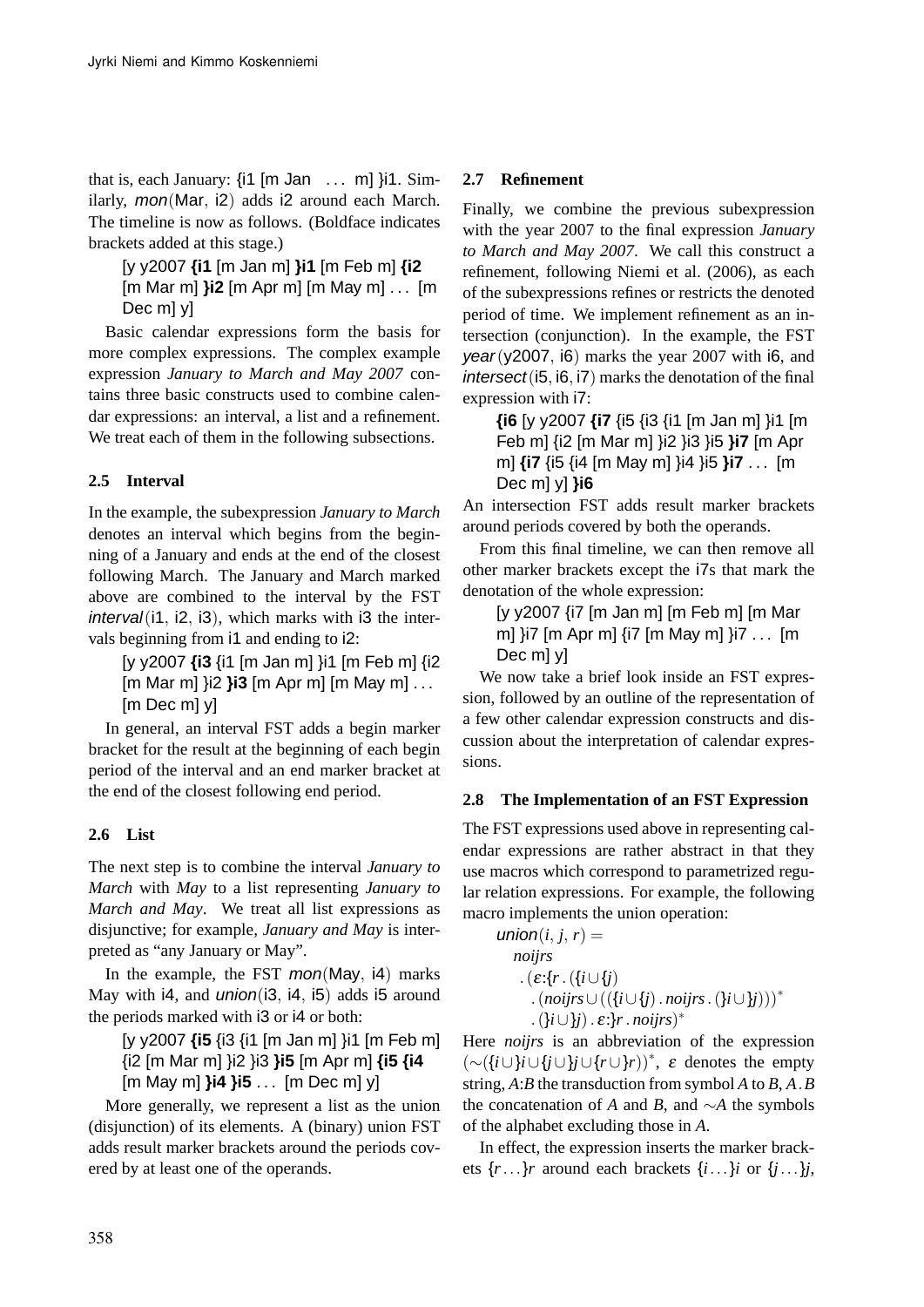which may contain or overlap with one or more instances of the other pair of marker brackets. The definition assumes that marker brackets with a certain index appear neither nested nor overlapping with themselves. Moreover, this slightly simplified version does not consider the special cases that may occur at the beginning or the end of the timeline, such as an end marker bracket not preceded by a corresponding begin marker bracket.

### **2.9 Other Calendar Expression Constructs**

In addition to intervals, lists and refinement expressions, it is relatively straightforward to represent in the bracketing FST model also various more complex types of calendar expressions. They include constructs presented in Niemi et al. (2006): exception expressions (*8 am, except Mondays 9 am*), various kinds of anchored expressions (*the second Tuesday following Easter*) and consecutiveness expressions (*two consecutive Sundays*). Furthermore, the model can represent a number of deictic and anaphoric temporal expressions. In this subsection, we outline the representation of these types of expressions. In several examples below, we present the corresponding term representation instead of or in addition to the FST macro representation.

The expression *8 am, except Mondays 9 am* (except(h08, mon, h09)) is an exception expression. Such an expression consists of two or three parts: a default time, an exception scope and an optional exception time. In the above expression, *8 am* is the default time (*dt* below), *Mondays* the exception scope (*es*) and *9 am* the exception time (*et*). Following Carlson (2003), we express the denotation of an exception expression with union, difference and intersection as  $(dt \mid es) \cup (es \cap et)$ . The union and intersection operations are described above, and the difference *dt* \ *es* corresponds to *dt* ∩ ¬ *es*. The complement  $\neg es$  is in turn implemented by the macro complement(*i*, *r*), which precedes each {*i* with a }*r* and follows each  $\}i$  with a  $\{r\}$ . For example, the timeline with marker brackets  $\dots$  {*i* $\dots$ }*i* $\dots$ {*i* $\dots$ }*i*... becomes {*r*...}*r* {*i*...}*i* {*r*...}*r* {*i*...}*i* {*r*...}*r*.

An anchored expression denotes a time relative to an anchor time. For example, *the second Tuesday following Easter* (nth\_following(2, tue, easter)) refers to a time relative to Easter. To obtain the denotation of the expression, FSTs first

mark each Tuesday and Easter with the respective marker brackets (wday(Tue, i1)  $\circ$  easter(i2)). The FST nth\_following $(2, i1, i2, i3)$  then inserts result marker brackets i3 around each Tuesday that is preceded by Easter, with exactly one Tuesday in between. This condition is fairly simple to express in regular relation expressions.<sup>4</sup>

The consecutiveness expression *two consecutive Sundays* (consecutive\_n(2, sun)) differs from the other constructs above in that it represents a set of disconnected periods of time, and thus it should be interpreted disjunctively (see Sect. 2.10 below). However, it is simple to implement as an FST that marks any two Sundays with no Sundays in between them and leaves the rest of the timeline intact.

Among other calendar expression constructs that we have represented in the model are parity expressions (*even Tuesdays of the month*), ordinal expressions (*every second Monday of the year*) and containment expressions (*the months with a Friday 13th*). These expressions can be represented in a manner fairly similar to anchored expressions.

The present model can also be extended fairly straightforwardly to simple deictic and anaphoric temporal expressions, such as *today* and *the following month*. Similarly to Carlson (2003), we define FSTs that mark speech time and the reference time of an anaphoric expression:  $now(i)$  and then( $i$ ), respectively. With their help, we can represent *today* as containing(day, now) (the day containing the speech time) and *the following month* as following\_nth(1, month, then) (the first calendar month following the reference time).

# **2.10 Conjunctive and Disjunctive Interpretations**

Many calendar expressions can be interpreted either conjunctively or disjunctively. For example, *Monday and Thursday* might denote either "a (certain) Monday and a (certain) Thursday" or "any Monday or Thursday", depending on the point of view. The conjunctive interpretation would be feasible for someone who provides a service on the days in question, and the disjunctive one for a client.

<sup>&</sup>lt;sup>4</sup>The first argument of the macro *nth\_following* is an integer *n*. In the macro definition it translates to the concatenation power  $R^{n-1}$ , where *R* is the part of the regular expression to be repeated  $n-1$  times.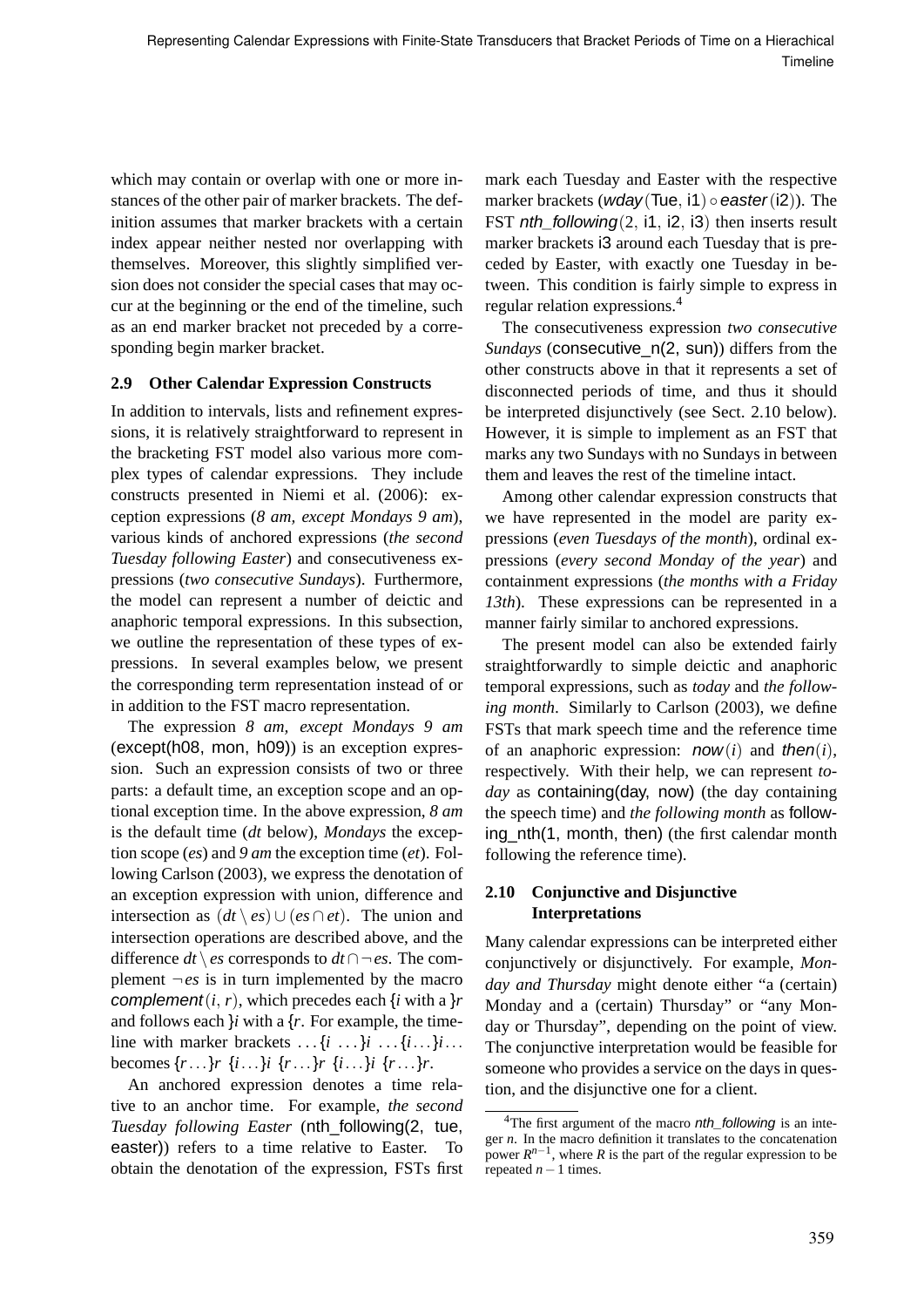In the present work, we generally represent the denotation of a calendar expression conjunctively, on a single timeline string, whenever possible. Effectively, the denotation of *Monday and Thursday* is a single disconnected period of time that comprises all Mondays and Thursdays.

However, a purely conjunctive representation would provide an incorrect representation for some types of expressions. In particular, we need to represent disjunctively expressions denoting multiple separate disconnected periods of time and expressions with several possible overlapping denotations. Both of these properties are true of the expression *(any) two Sundays*, for example: if all the possible combinations of two Sundays were represented on a single timeline, it would in effect denote all Sundays. Instead, each possible combination of two Sundays is represented on its own timeline. This set of timelines is represented as an FST with many possible paths, each corresponding to a single timeline.

### **3 Temporal Reasoning Applications**

The bracketing FST model could be used in temporal reasoning. We have mainly considered a form of reasoning that finds the common periods of time denoted by two calendar expressions. Such reasoning could be used, for instance, in querying an event database or in appointment scheduling.

A query to an event database could find out, for example, at what time certain museums are open on Fridays in May, or which museums are open on Fridays in May. For both queries, we should compute the common periods of time denoted by both the query and the target expression. The answer to the first query would be a representation of the common periods, and to the second one, the existence or non-existence of common periods. In our model, we would mark the denotations of both expressions on the same timeline and compute their intersection using the same operation as for a refinement within a single expression.

Although this kind of reasoning might not be efficient enough for large-scale on-line processing, it might be of use in an application in which some information is generated periodically from a database, such as a Web page showing events of the week. Such an application would also need a generation

component that would generate from the term representation the corresponding natural-language calendar expressions, possibly in multiple languages, along the lines of Niemi and Carlson (2006).

In appointment scheduling we should find the common free periods of time in the calendars of two or more people or institutions. In addition, the appointment may have further constraints, such as *at least six hours without interruptions*. Finding common periods of time with intersection could be applied to appointment scheduling as well.

# **4 Related Work**

Temporal expressions have been widely researched, including modelling and reasoning with calendar expressions. However, finite-state methods have seldom been used explicitly. In the following, we very briefly relate our work to a few other pieces of work in this area.

Our original inspiration was Carlson's (2003) event calculus, which includes modelling calendar expressions as extended regular expressions (XREs). In Niemi and Carlson (2006) we represented a number of calendar expression constructs as XREs; however, the approach generally appeared computationally intractable.

The Verbmobil project (Wahlster, 2000) had its own formalism to represent and reason with temporal expressions in appointment negotiation dialogues (Endriss, 1998). Its coverage of calendar expressions was similar to our present approach.

The calendar logic of Ohlbach and Gabbay (1998) and its time term specification language can represent calendar expressions of various kinds. However, compared to our term representation, the structure of calendar logic expressions differs significantly more from that of natural-language calendar expressions.

Han and Lavie (2004) and Han et al. (2006) use their own formalism in conjunction with reasoning using temporal constraint propagation. They cover more types of expressions than we do, including durations and underspecified and quantified expressions, such as *every week in May*.

TimeML (Boguraev et al., 2005) is a markup language for marking events and temporal expressions and their relationships in a text. Compared to our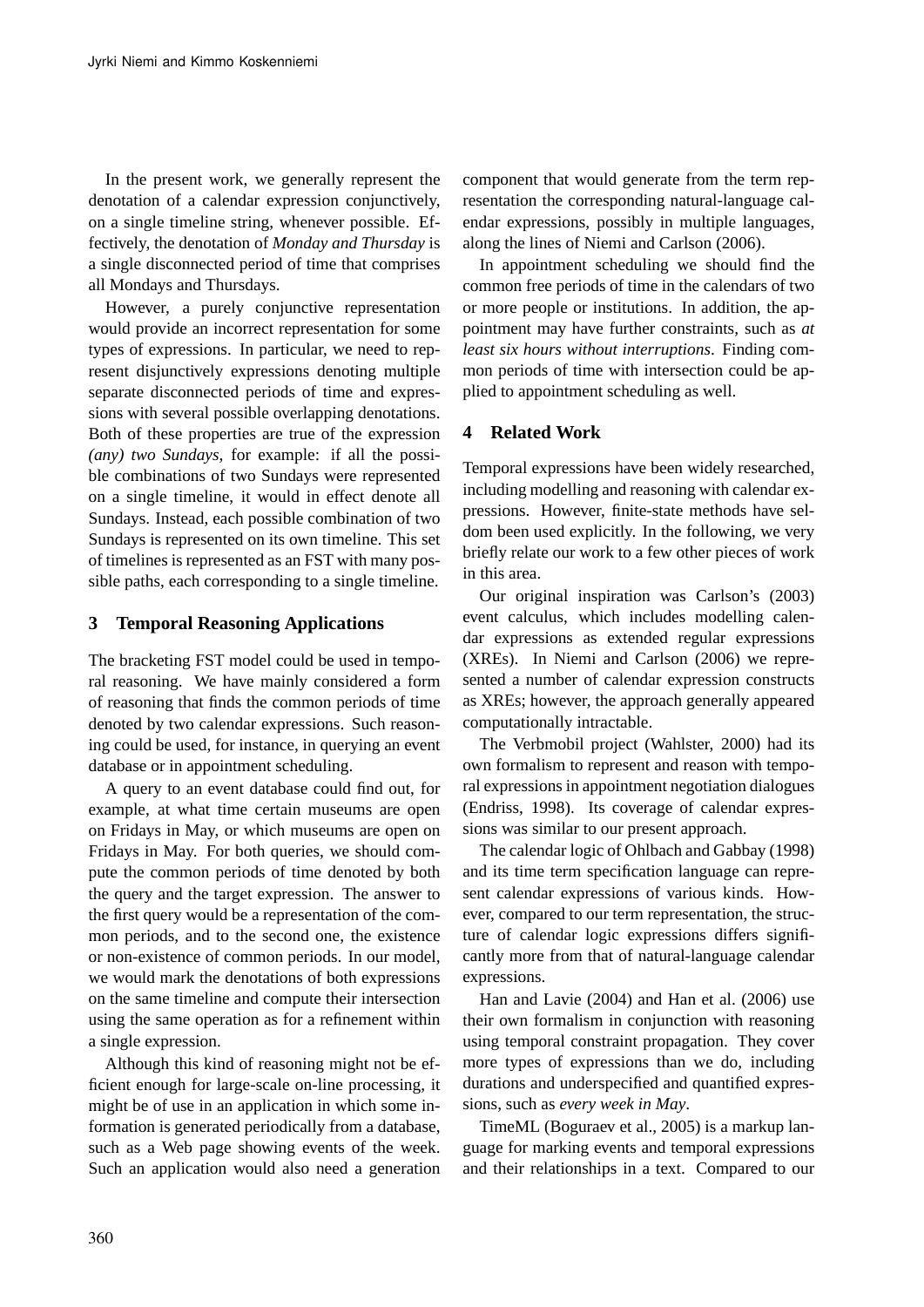present approach, TimeML covers many more kinds of temporal expressions, such as temporal relations, durations and underspecification. However, as Han et al. (2006) point out, in many cases TimeML expresses only the denotation of the expression, such as a certain date, whereas our bracketing FST expressions, as well as and the TCNL representation of Han et al. (2006), represent the intensional meaning of a calendar expression. Moreover, it is unclear how TimeML would suit to the kind of reasoning that we have considered.

Finite-state methods have been explicitly used by a few people to represent or reason with temporal information, but the scope of their work is otherwise mostly rather different from that of ours. Karttunen et al. (1996) express the syntax of fairly simple dates as regular expressions to check their validity. Fernando (2004) uses regular expressions to represent events with optional temporal information, such as *(for) an hour*. Focusing on events, his examples contain only rather simple temporal expressions. Finally, Dal Lago and Montanari (2001) and Bresolin et al. (2004) present automata models that are suitable in particular for representing infinite granularities. Their models are based on Büchi automata.

# **5 Discussion and Further Work**

In the following, we discuss some advantages and disadvantages of the bracketing FST model of calendar expressions presented in this paper. We also mention some directions for further research.

Compared our earlier FST-based temporal model (Niemi et al., 2006), the bracketing FST model is clearly more compositional and less procedural but less efficient in at least some aspects. For instance, it is an open question if it is possible to compute the denotation of an expression a granularity level at a time, or to expand on the timeline only the periods of time relevant to the expression, as in the earlier model. We thus use a pre-expanded timeline, which may be rather long in practical applications.

The FST compositions for calendar expressions can quickly result in very large automata unless we begin the composition sequence from the timeline. In some applications it might nevertheless be useful to combine the expression FSTs before composing them with a timeline, so we also intend to investigate other options for keeping the size of the FSTs manageable even for complex expressions.

Since we use a different marker bracket index for each subexpression, the number of different marker bracket symbols is proportional to the number of nodes in the expression tree of a term expression. This number may be fairly large for complex calendar expressions. An alternative could be to reduce the number of indices by reusing them; for example, an operation could use the brackets of one of its operands to mark the result. However, we probably should preserve the indices of reoccurring subexpressions to avoid having to recompute them.

We found it relatively easy to build FST expressions for the various calendar expression constructs, even though it might be partly explained by the fact that only few special cases were treated. To widen the coverage, we intend to try to represent in the bracketing FST model all the calendar expression constructs mentioned in Niemi and Carlson (2006), and relevant ones probably also from Endriss (1998) and Han and Lavie (2004). We should also test the scalability of the representation to longer and more complex calendar expressions.

Duration expressions are an area still to be investigated in the bracketing FST model, although they can be represented with finite-state methods, as seen in Niemi and Carlson (2006). The representation of durations in general may be intractable, since a disconnected duration, such as in *40 hours a week*, might be composed of an arbitrary number of arbitrarily short periods of time. However, a tractable subset should suffice in a practical application.

Even though finite-state methods can be used to represent many different types of calendar expression constructs, they are unable naturally to represent fuzzy or inexact expressions, such as *about 8 o'clock*, internally anaphoric expressions, such as *9.00 to 17.00, an hour later in winter*, fractional expressions, such as *the second quarter of the year*, or arbitrary repetition expressions, such as *two equally long periods of time*. However, it might be possible to compile at least some expressions of some of these types to a finite-state representation.

Furthermore, there are types of temporal expressions that we have not yet considered but that probably can be represented with finite-state methods. For example, one might want to find in an event database